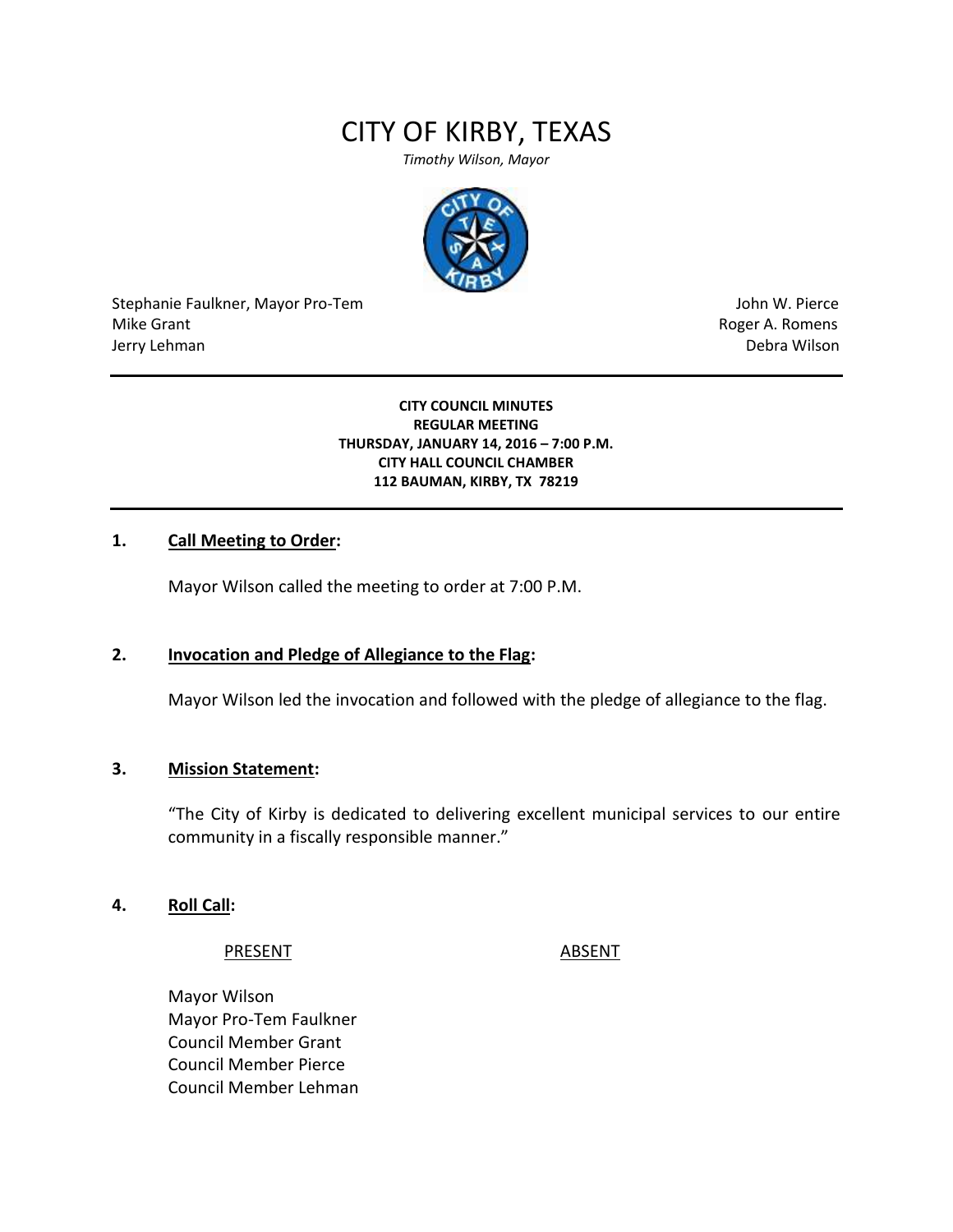Council Member Wilson Council Member Romens

# **5. Citizen Participation:**

1. Sam Richardson, 4802 Gibbs Sprawl – There will be a clean-up at Hugo Lenz Park on January 16 from 9 A.M. to 11 A.M. He asked if Council Member Grant could serve as the liaison for Keep Kirby Beautiful.

2. Barbara Bowie, 4815 Gibbs Sprawl – Thanked City Council for advertising the Martin Luther King, Jr. event on the marquee and invited them to participate in the Martin Luther King, Jr. Parade, and speak at the event.

# **6. Consent Agenda:**

- a. Regular Meeting Minutes December 10, 2015
- b. Special Meeting Minutes December 17, 2015
- c. Quarterly Financial Statement For October 1, 2015 December 31, 2015

Mayor Pro-Tem Faulkner moved to approve the Consent Agenda; seconded by Council Member Grant. With all voting, "aye" the motion carried.

# **7. Presentation:**

# a. VIA Bus Stop Improvements Project Update, Abigail Rodriguez

Abigail Rodriguez, VIA, Manager of Facilities, provided an update on the project. There are nine existing bus stops, which include sidewalks, connection pads, and will be ADA compliant. The bid opening is January 26 for the \$300,000 project. They will work with the contractor and once all the criteria is submitted, the construction begins in 90 days.

# b. Overview of Texas Fleet Fuel Services, Justin Upshaw

Justin Upshaw, Texas Fleet Fuel Services, presented their fuel card process. They have 25 locations within a five mile radius of Kirby. Card users (employees) will be issued a Personal Identification Number (PIN) to be used with the Texas Fleet Fuel cards, the employee will have to completely fill the vehicle's fuel tank and enter an accurate odometer reading. This will allow the company to monitor fuel usage and track required maintenance intervals. The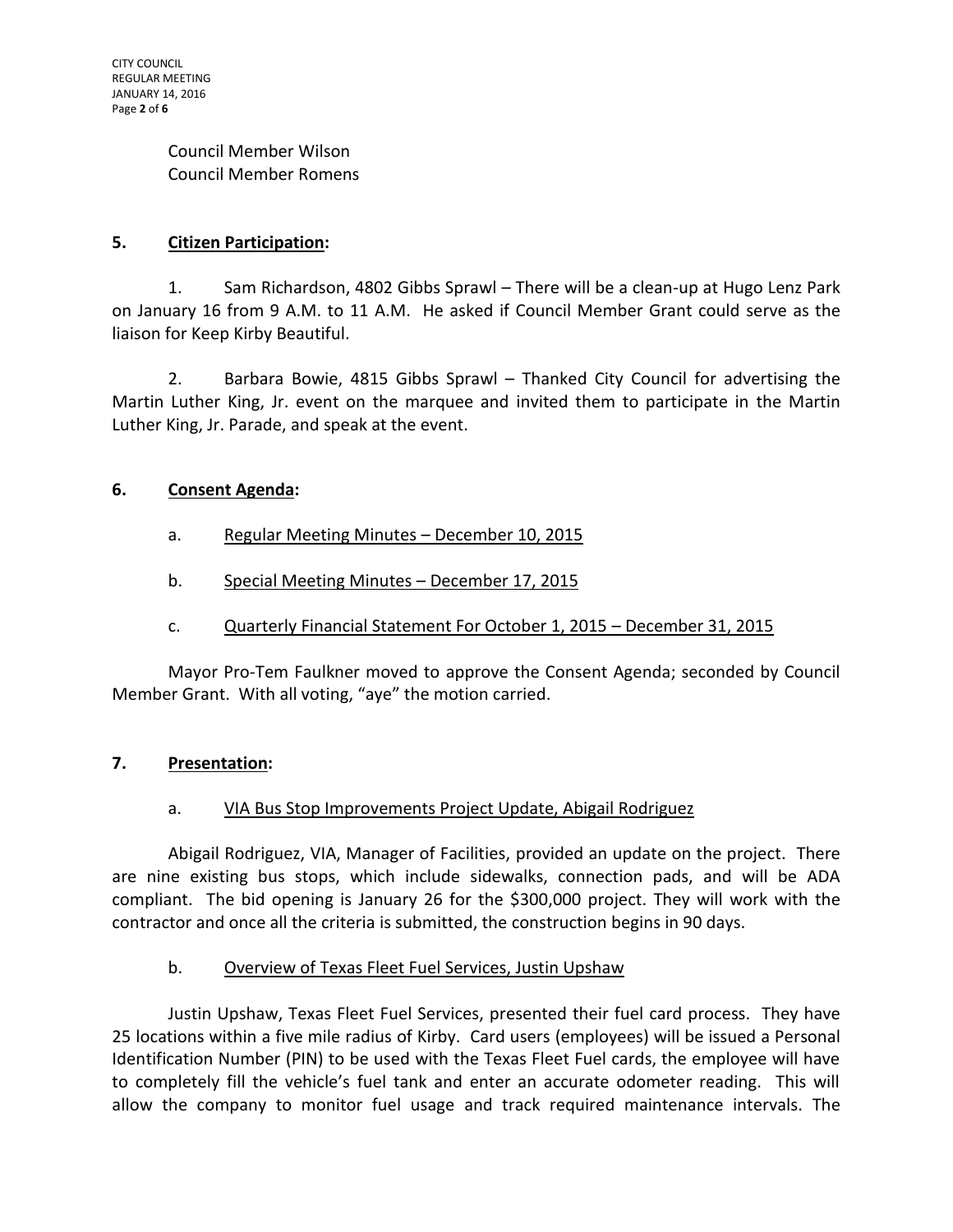CITY COUNCIL REGULAR MEETING JANUARY 14, 2016 Page **3** of **6**

services that will be provided are: A. Fuel cost savings through cost plus pricing both on-site and off-site at service stations; B. Nationwide network of fueling locations; C. No fees for anything; D. Customized electronic files and exception alerts; E. Purchasing controls to cut spending, the strongest in the industry; F. Level three reporting that is easy to read; G. Online access 24-7; H. Subscriber friendly customer service; and I. Fleetmatics GPS reporting integration.

# c. 2015 Fire Department Awards

Chief Riedel, Fire Department, announced the recipients of the annual awards in the Fire Department: Sam Lara – EMT/Paramedic of the Year, John Speed -Firefighter Most Improved and William Hilburn – Fire Fighter of Year.

# **8. Discussion And Possible Action:**

a. Discussion And Possible Action Of Entering Into An Agreement With Greater Northeast Little League Inc., For The Use Of Land Owned By The City Of Kirby To Conduct Little League Baseball Athletic Functions

Doug Wolfe, President of GNELL, was present to answer to questions.

Council Member Romens asked if the concession stand belongs to GNELL or the City. Mayor Wilson stated it is a City facility. Mayor Wilson stated GNELL has been a part of Kirby for over 50 years and should continue to be a part of Kirby.

Mayor Pro-Tem Faulkner asked if schools want to host a tournament at Friendship Park could they use the concession. Mr. Wolfe stated GNELL has a lot of equipment in the concession stand and storage area and would prefer others not have access to their equipment.

Council Member Grant moved to accept the agreement as written; seconded by Mayor Pro-Tem Faulkner.

Council Member Romens stated the current fee in the amount of \$500 does not cover the cost of electricity.

Council Member Grant stated he will pay the extra if it's for the kids and "You can't tell a kid they can't play." Mr. Wolfe informed Council that GNELL will budget \$14,000 to improve the fields once the contract is approved.

The motion carried with a 5-2 vote.

AYES – 5 NO – 2 (Council Members Lehman and Romens)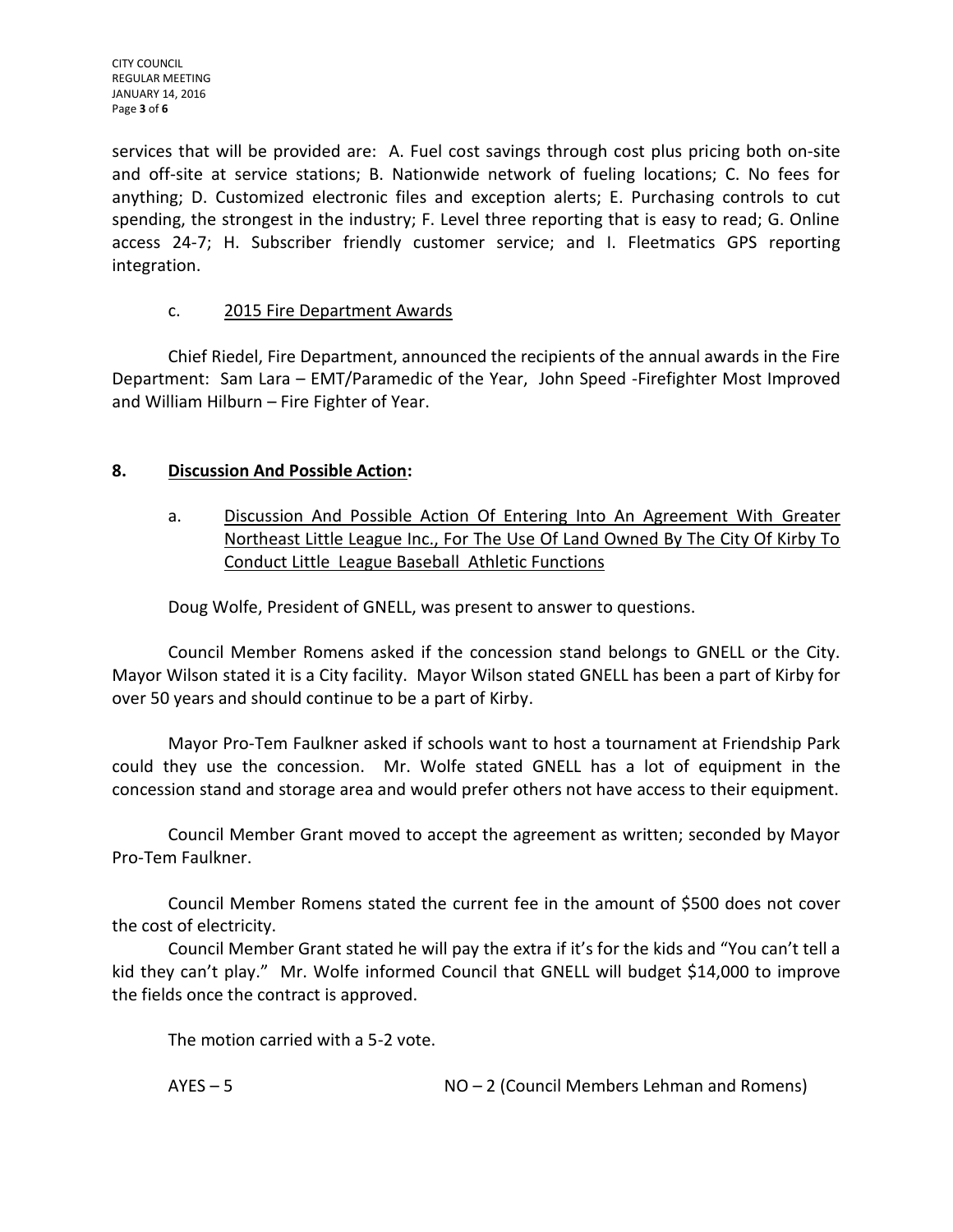# b. Discussion And Possible Action Regarding Kirby Animal Shelter Renovations, Operations And Future Plans

City Manager Vernon addressed City Council to provide an update on the Kirby Animal Shelter renovations, operations and future plans. The staff from Animal Care has relocated to the Public Works building because the facility was closed on December 22, 2015 for repairs. The ACO and kennel tech are qualified and capable staff. Puppy Power and Kirby Animal Hospital have agreed to provide emergency placement for animals. We have minimized calls to vicious or dead animals. Currently there is \$2,500 in the animal shelter budget for maintenance. She reached out to City Council to increase the expenditures an additional \$12,000 to take care of shelter which included commercial cleaning. Bexar County was looking at placing the Animal Shelter construction contract award on their January 26, 2016 agenda. She stated a formal land use agreement would be provided at another meeting.

Mayor Pro-Tem Faulkner said she wanted to see the bids before approving an additional \$12,000.

Mayor Wilson said he wants to see where the money is going.

Council discussed their concern with approving the \$12,000 expense without seeing an itemization of how the money is being spent.

Council Member Lehman moved to table this item and place it on the agenda for the January 23, 2016 Special Meeting; seconded by Mayor Pro-Tem Faulkner.

The motion carried with a 7-0 vote.

 $AYES - 7$  NAY- 0

c. Discussion And Possible Action To Review And Approve Keep Kirby Beautiful Adopt-A-Spot Application

Council Member Grant moved to approve the Keep Kirby Beautiful Adopt-A-Spot application; seconded by Council Member Lehman.

Monique Vernon, City Manager stated the organization's request was to adopt a spot and they will have to come to City Council to receive approval for their projects.

The motion carried with a 7-0 vote.

 $AYES - 7$   $NO - 0$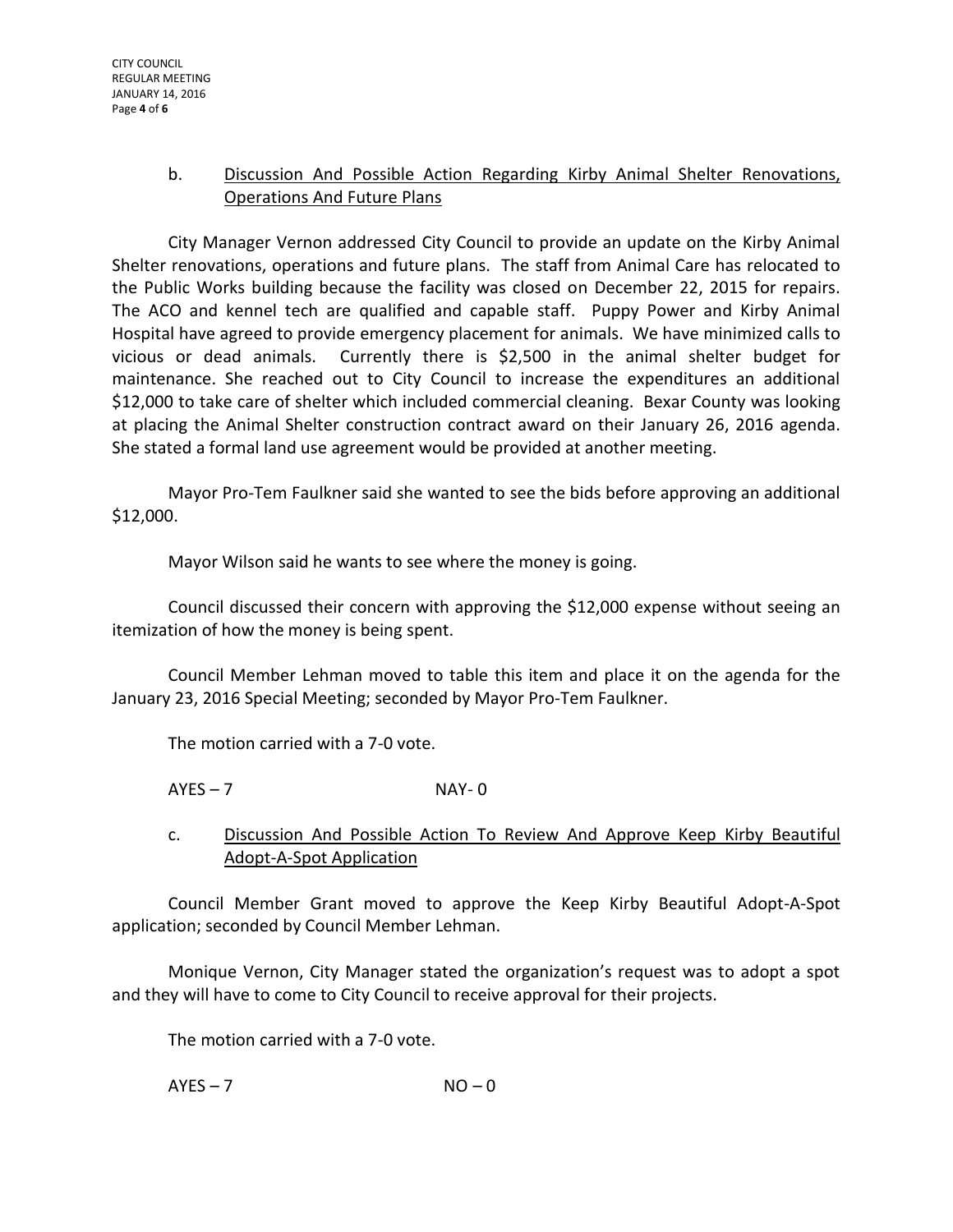# d. Discussion And Possible Action To Consider Resolution No. R-2016-665 Supporting The Vision Zero Initiative For The City Of San Antonio And Other Communities Within The Region

Council Member Grant moved to approve Resolution No. R-2016-665 supporting the Vision Zero Initiative for the City of San Antonio and other communities within the region; seconded by Council Member Lehman.

The motion carried with a 7-0 vote.

 $AYES - 7$   $NO - 0$ 

# **9. Council Updates:**

- a. Planning & Zoning
- b. Buildings & Standards
- c. Crime Control
- d. Beautification & Recycling
- e. Parks & Recreation
- f. Economic Development
- g. Ordinance Review

Mayor Wilson asked to postpone this item to the January 23, 2016 Special Meeting. All council members concurred.

# **10. Requests and Announcements:**

# a. Requests By Mayor And Council Members For Items To Be Placed On Future City Council Agendas And Announcements On City Events/Community Interests

Council Member Romens – Planning and Zoning Commission will be reviewing the zoning ordinance and will look into carports because of 25' setback violation.

Council Member Wilson – Thanked everyone for the flowers she received. She asked that the warrant license plate reader be placed on the next agenda so we can move forward.

Council Member Grant – Concurred with Council Member Wilson regarding the warrant license plate reader. Public works did an exemplary job cleaning the outside of the animal control building. He would like to be considered as the Keep Kirby Beautiful liaison.